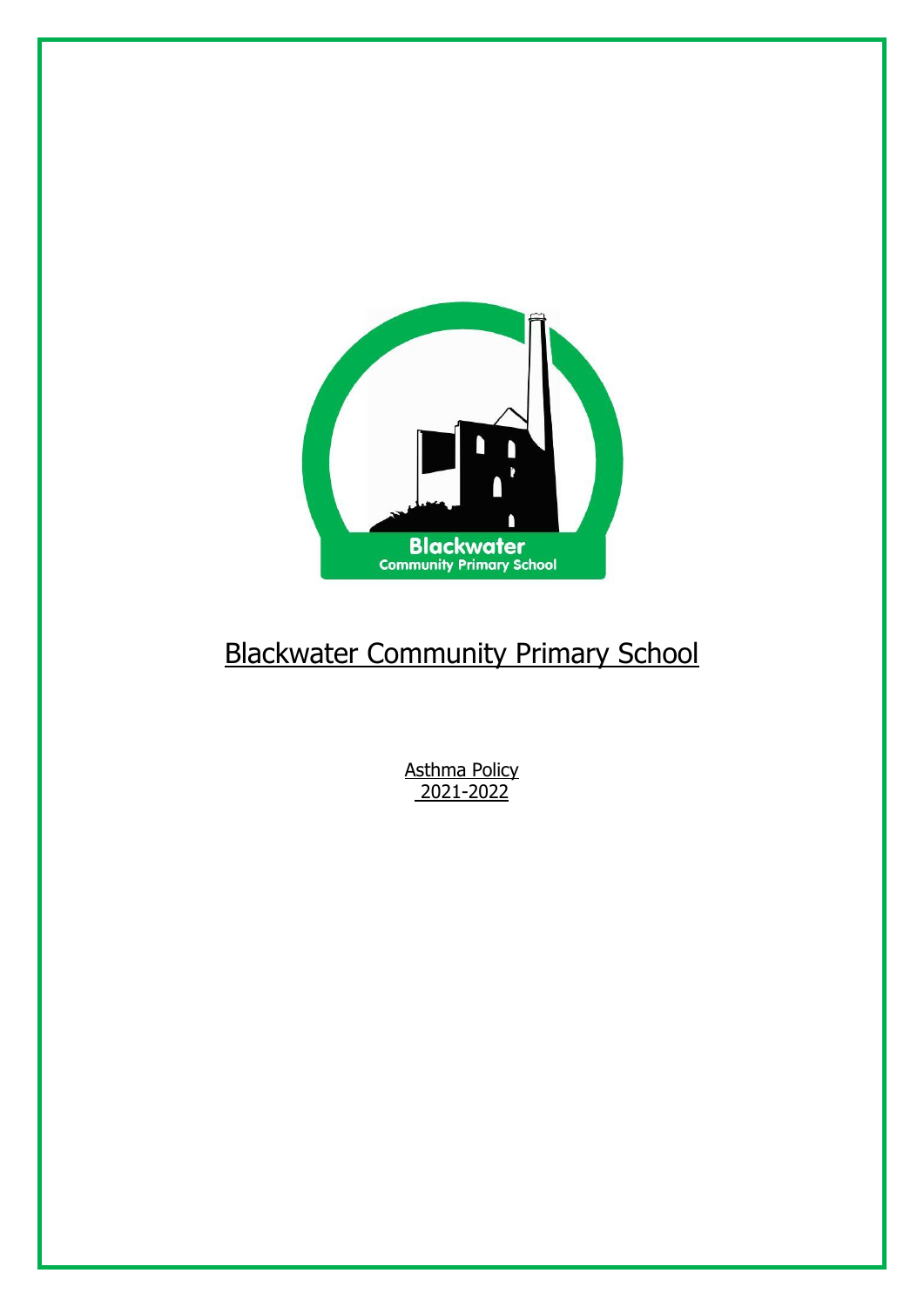# *Aims and Purpose*

*Blackwater Community Primary School recognises that asthma is a widespread, serious but controllable condition and the school welcomes all children with asthma.*

We ensure that children with asthma can and do fully participate in all aspects of school *life, including art lessons, PE, science, visits, outings or field trips and other out-of-hours school activities.*

*This is achieved through:*

*– ensuring that children have access to their inhalers as and when required.*

*– keeping a record of all children with asthma and the medicines they take.*

*– creating a whole school environment, including the physical, social, sporting and educational environment, that is favourable to children with asthma.*

*– helping all children to understand asthma as a medical condition.*

*– making sure that all staff (including supply teachers and support staff) who come into contact with children with asthma know what to do in the event of an asthma attack.*

*– working in partnership with all interested parties including the school's governing body, all school staff, school nurses, parents/carers, the local authority, doctors, nurses and children to ensure the policy is planned, implemented and maintained successfully.*

# *Asthma medicines*

*Immediate access to reliever medicines is essential. The reliever inhalers of children are kept in the health folder of the school office – this is carried out to the playground in the event of a fire. School staff are not required to administer asthma medicines to children (except in an emergency). Children are encouraged to take their own inhaler when they require it. This is usually supervised either by a member of the office staff or a qualified first aider. All pumps are labelled in the original packaging with the doctors prescribed dosage and kept in the school office except for nursery children who store theirs in the nursery.*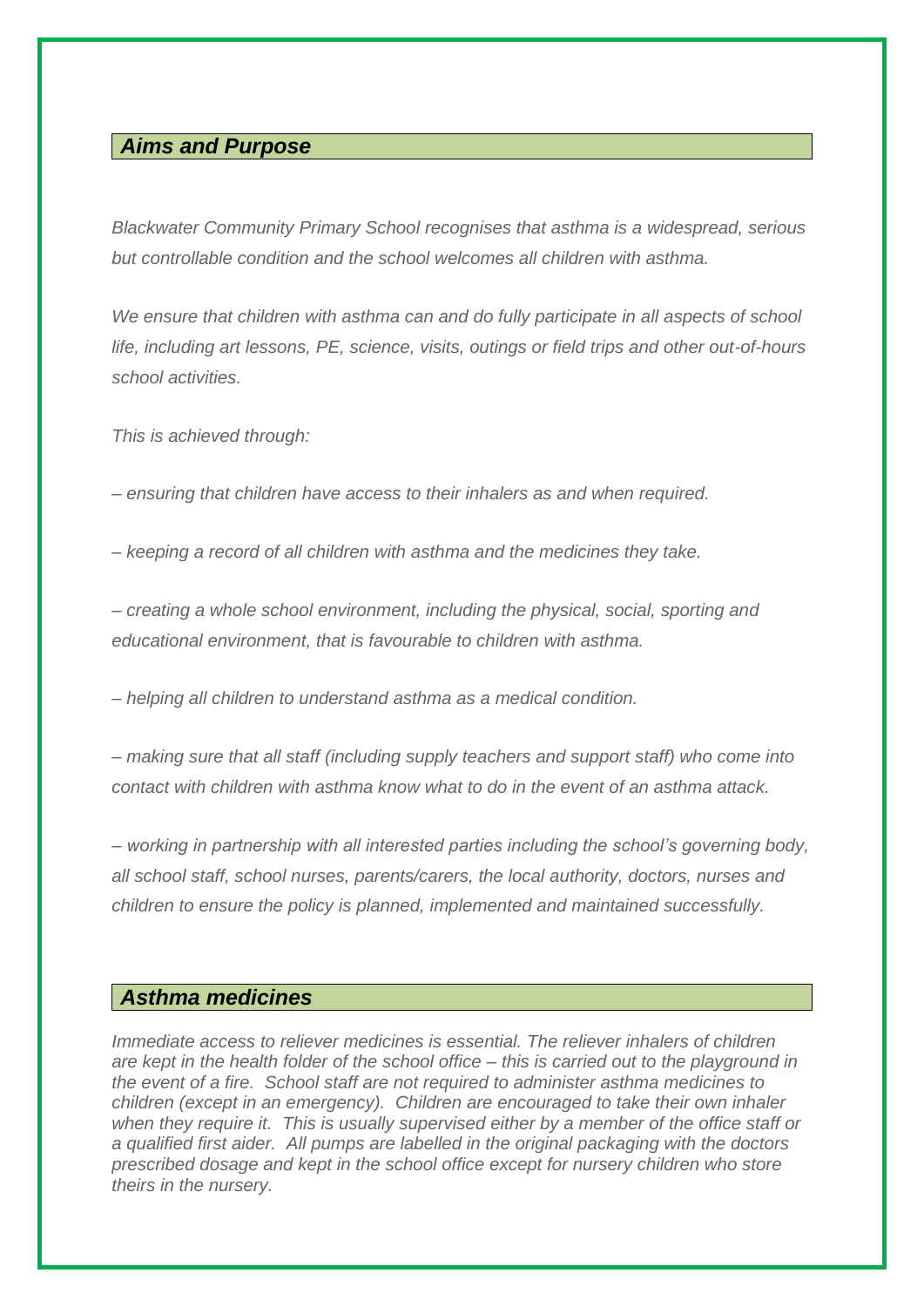*The asthma register clearly states which children are asthmatic, their class, date of birth, doctor's prescribed dosage and additional notes from their parent/carer. In the event of an attack, the inhaler must be taken to the child.*

*Children on the asthma register who have parental consent for the use of the emergency inhaler are also clearly indicated. The emergency inhaler can be used if the child's prescribed inhaler is not available (for example, because it is broken, or empty). The emergency inhalers are labelled and stored in the school office and PE hall.*

# *Record Keeping*

*When a child joins the school, parents/carers are asked if their child has any medical conditions including asthma on their admission form. Soon, all parents/carers of children with asthma will be sent an Asthma UK School Asthma Card\* to give to their child's doctor or asthma nurse to complete.* 

*Parents/carers will be asked to return the asthma card to the school. From this information the school keeps its asthma register, which is available to all school staff and can be located in the medical folder in the school office. A record of when the child takes their asthma relief is kept in the office. Any irregularities are reported to parents, for example a child needing to take asthma relief more than is usual for that child.*

*Asthma Cards will then then be sent to parents/carers of children with asthma on an annual basis to update. Parents/carers will also be asked to update or exchange the card for a new one if their child's medicines, or how much they take, changes during the year.*

# *Exercise and activity – PE and games*

*Taking part in sports, games and activities is an essential part of school life for all children. All teachers know which children in their class have asthma; they receive regular up-to-date class medical information.* 

*We encourage children as they get older to try to remember this themselves and to take more control in remembering their medication. Children with asthma are encouraged to participate fully in PE.*

*Children whose asthma is triggered by exercise are encouraged to take their reliever inhaler before the lesson, and to thoroughly warm up and down before and after the lesson. If a child needs to use their inhaler during a lesson they will be encouraged to do so.*

#### *Offsite sport, swimming and educational visits*

*All inhalers must accompany children when they are off the school grounds e.g. on a trip, swimming, visiting another school, etc. A copy of the school asthma card will be kept in*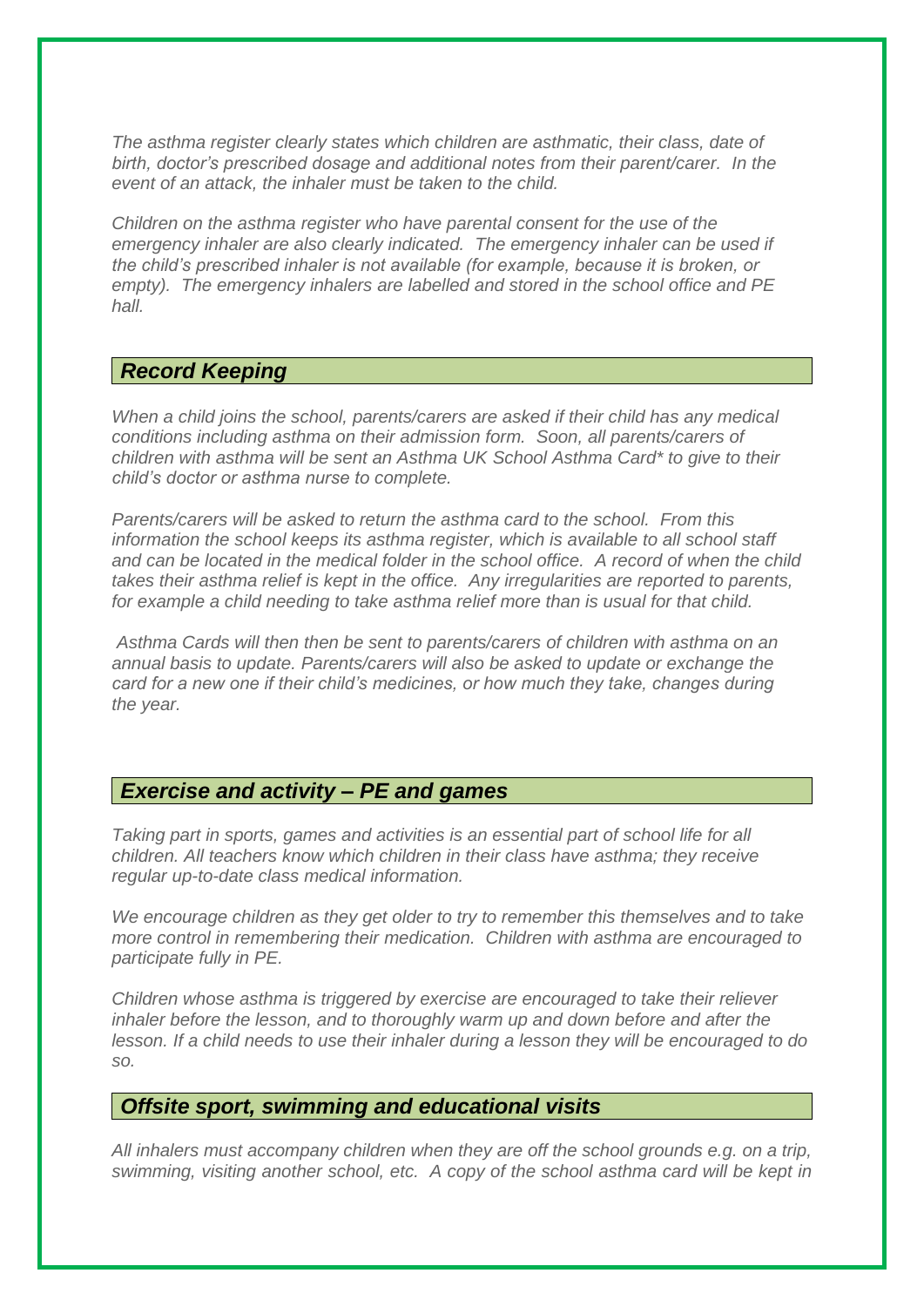*the bag with the asthma pump. This is returned to the school office once back on school grounds.*

# *Asthma Attacks*

In the event of an asthma attack, school staff follow the T.I.M.E advice from Whittington *Health. (A link is provided at the bottom of this page)*

# *ALWAYS SEEK THE ADVICE/ATTENTION OF A QUALIFIED FIRST AIDER IN THE EVENT OF AN ASTHMA ATTACK*

#### *Guidance on the use of emergency salbutamol inhalers in schools*

*Taken and edited from the Department of Health's published document 'Guidance on the use of emergency salbutamol inhalers in schools' September 2014.*

*We have some children at Blackwater with asthma. These children should have their own reliever inhaler at school to treat symptoms and for use in the event of an asthma attack. All pumps are labelled and kept in their own possessions except for nursery children who store theirs in the nursery cupboard. The emergency inhalers and spacers are labelled and kept in the school office. The asthma register is located within the health folder in the school office which is maintained by Mrs. Courts.*

#### *Common 'day to day' symptoms of asthma are:*

- *Cough and wheeze (a 'whistle' heard on breathing out) when exercising*
- *Shortness of breath when exercising*
- *Intermittent cough*

*These symptoms are usually responsive to use of their own inhaler and rest (e.g. stopping exercise). They would not usually require the child to be sent home from school or to need urgent medical attention.*

#### *HOW TO RECOGNISE AN ASTHMA ATTACK*

#### *The signs of an asthma attack are:*

- *Persistent cough (when at rest)*
- *A wheezing sound coming from the chest (when at rest)*
- *Difficulty breathing (the child could be breathing fast and with effort, using all accessory muscles in the upper body)*
- *Nasal flaring*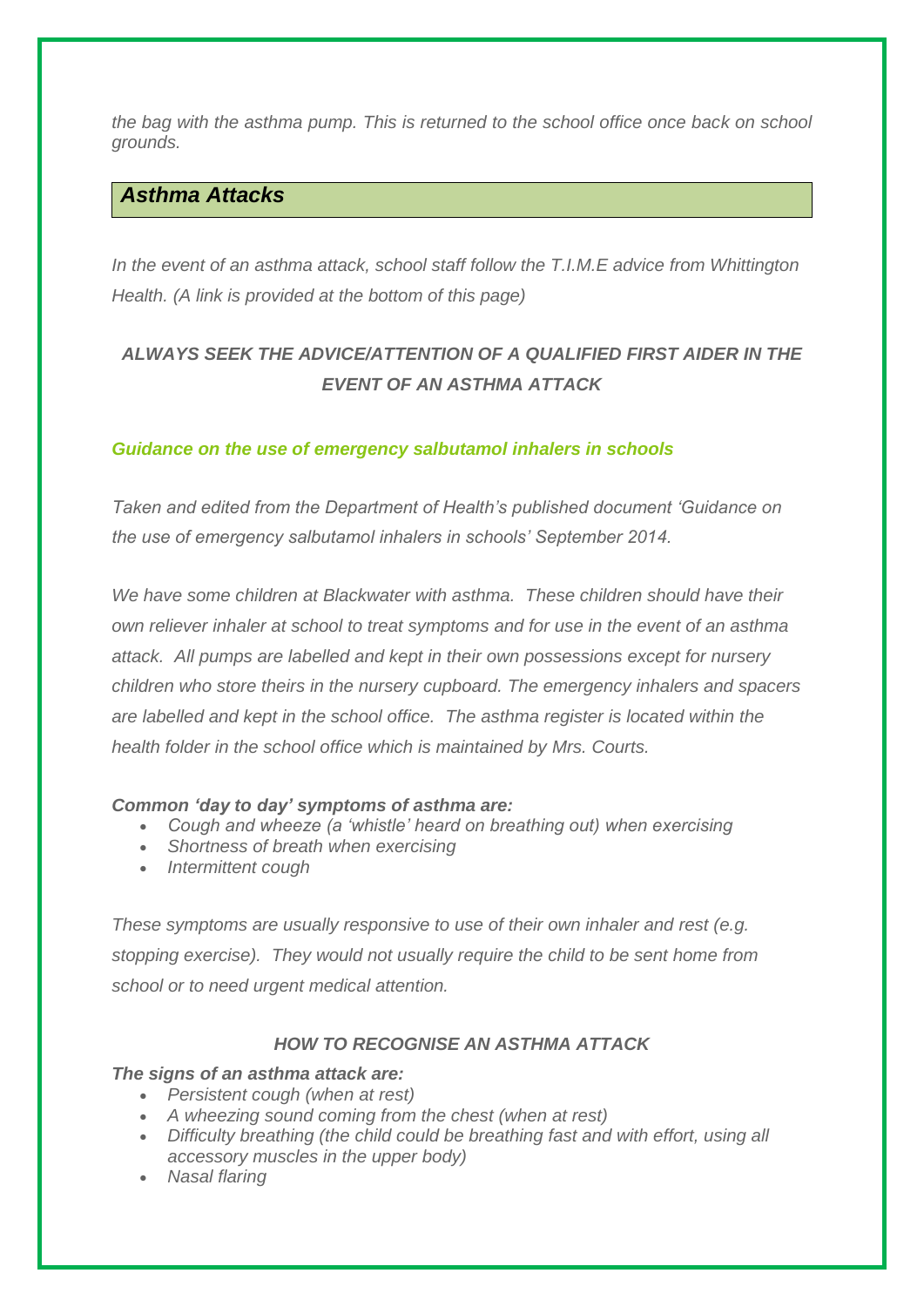- *Unable to talk or complete sentences. Some children will go very quiet.*
- *May try to tell you that their chest 'feels tight' (younger children may express this as tummy ache)*

# *CALL AN AMULANCE IMMEDIATELY AND COMMENCE THE ASTHMA ATTACK PROCEDURE WITHOUT DELAY IF THE CHILD*

- *Appears exhausted*
- *Has a blue/white tinge around lips*
- *Is going blue*
- *Has collapsed*

## *WHAT TO DO IN THE EVENT OF AN ASTHMA ATTACK*

*In the event of an asthma attack follow the T.I.M.E advice from Whittington Health. (A link is provided at the bottom of this page)*

*The child's parents or carers should be contacted after the ambulance has been called. A member of staff should always accompany a child taken to hospital by ambulance and stay with them until a parent or carer arrives.*

*In September 2014, the Department of Health published guidance on the use of emergency salbutamol inhalers in schools. From the 1st October 2014 the Human Medicines (Amendment) (No.2) Regulations 2014 will allow schools to keep a salbutamol inhaler for use in emergencies.*

*It should only be used by children, for whom written parental consent for use of the emergency inhaler has been given, who have either been diagnosed with asthma and prescribed an inhaler, or who have been prescribed an inhaler as reliever medication. Consent should be updated regularly to take account of changes to a child's condition. The inhaler can be used if the pupil's prescribed inhaler is not available (for example, because it is broken, or empty). The use of an emergency asthma inhaler should also be specified in a pupil's individual healthcare plan where appropriate.*

*Keeping an inhaler for emergency use will have many benefits:*

 *Prevent an unnecessary and traumatic trip to hospital, and potentially save their life*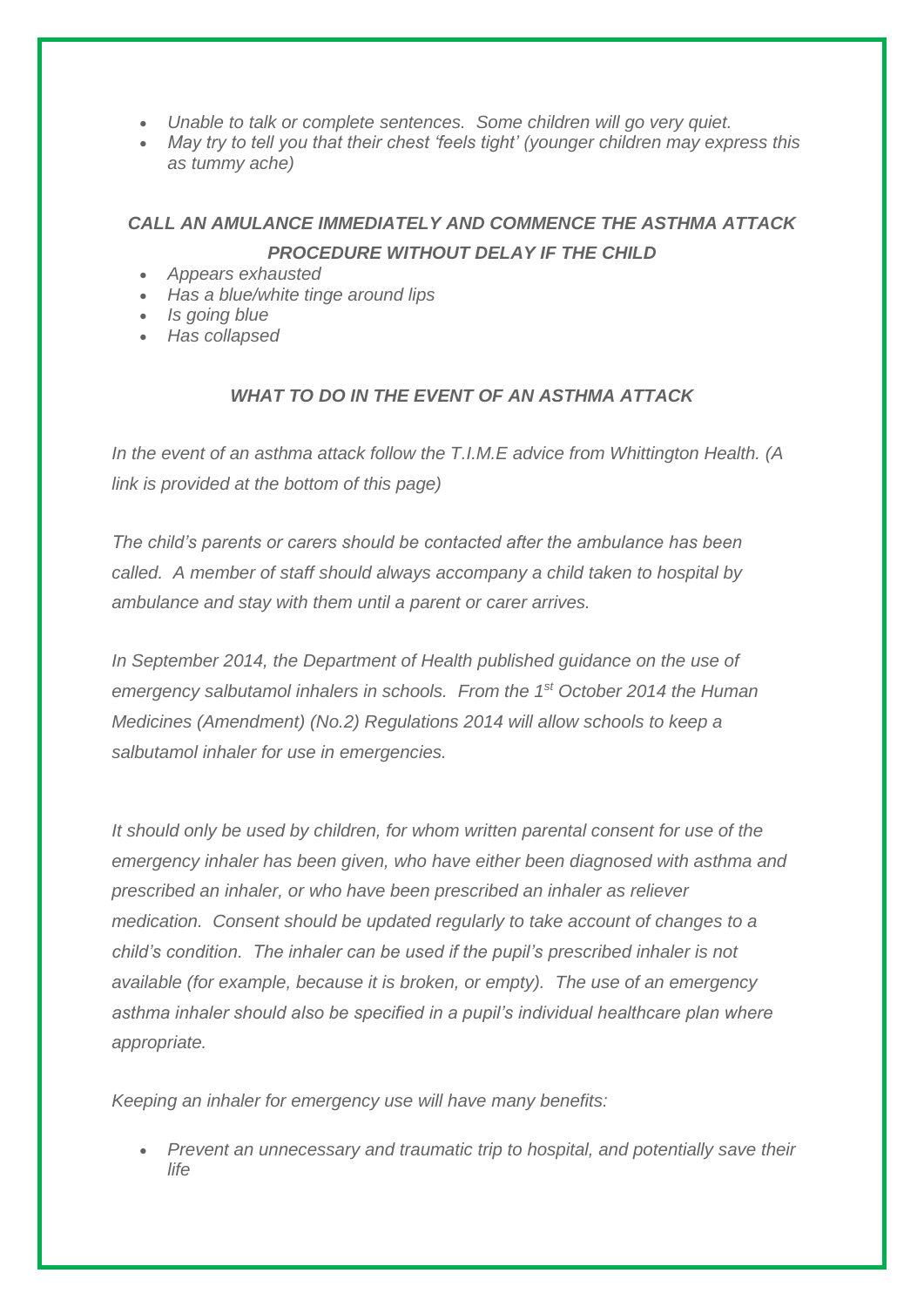*Parents are likely to have greater peace of mind about sending their child to school*

*Having a protocol that sets out how and when the inhaler should be used will also protect staff by ensuring they know what to do in the event of a child having an asthma attack.*

#### *Asthma emergency kit*

*An emergency asthma inhaler kit should include:*

- *a salbutamol metered dose inhaler;*
- *at least two single-use plastic spacers compatible with the inhaler;*
- *instructions on using the inhaler and spacer/plastic chamber;*
- *instructions on cleaning and storing the inhaler;manufacturer's information;*
- *a checklist of inhalers, identified by their batch number and expiry date, with monthly checks recorded;*
- *a note of the arrangements for replacing the inhaler and spacers (see below);*
- *a list of children permitted to use the emergency inhaler as detailed in their individual healthcare plans;*
- *a record of administration (i.e. when the inhaler has been used)*

## *Salbutamol*

*Salbutamol is a relatively safe medicine, particularly if inhaled, but all medicines can have some adverse effects. Those of inhaled salbutamol are well known, tend to be mild and temporary and are not likely to cause serious harm. The child may feel a bit shaky or may tremble, or they may say that they feel their heart is beating faster.*

## *Storage and care of the inhaler*

*Mrs. Courts and Mrs. Wilkins named volunteers who have responsibility for ensuring that:*

- *on a half termly basis the inhaler and spacers are present and in working order, and the inhaler has sufficient number of doses available;*
- *that replacement inhalers are obtained when expiry dates approach;*
- *replacement spacers are available following use;*
- *the plastic inhaler housing (which holds the canister) has been cleaned, dried and returned to storage following use, or that replacements are available if necessary.*

*The emergency inhalers and spacers are labelled and kept in the school office. An*